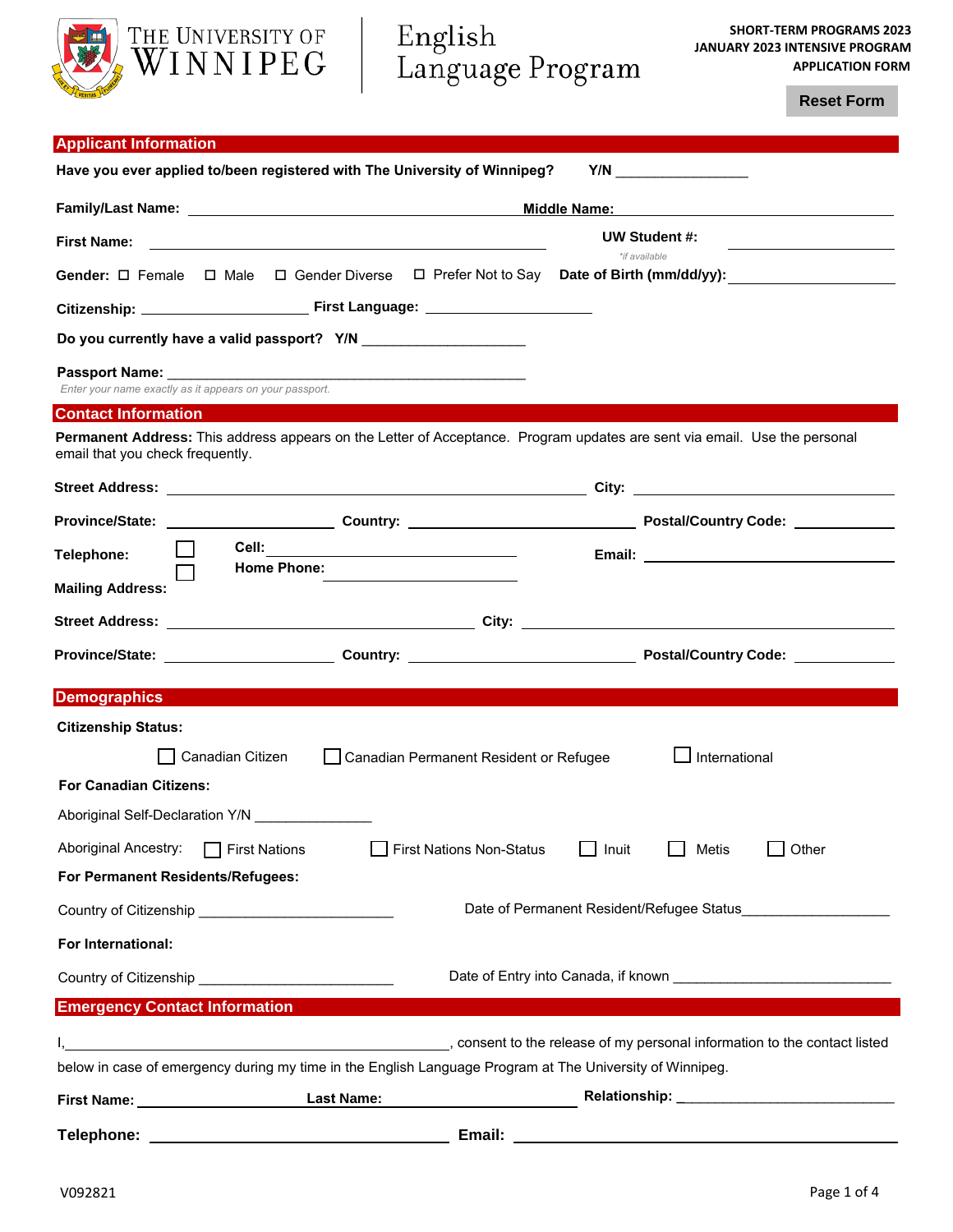|                                             | THE UNIVERSITY OF<br>WINNIPEG                                                                                  | English<br>Language Program          |                                            | <b>SHORT-TERM PROGRAMS 2023</b><br><b>JANUARY 2023 INTENSIVE PROGRAM</b><br><b>APPLICATION FORM</b>                                                                                                                                                                 |
|---------------------------------------------|----------------------------------------------------------------------------------------------------------------|--------------------------------------|--------------------------------------------|---------------------------------------------------------------------------------------------------------------------------------------------------------------------------------------------------------------------------------------------------------------------|
| <b>Program Selection</b>                    |                                                                                                                |                                      |                                            |                                                                                                                                                                                                                                                                     |
|                                             | I wish to apply for the following Short-Term Program:                                                          |                                      |                                            | For more information<br><b>Visit Intensive Website</b>                                                                                                                                                                                                              |
| Title:<br>Term:                             | January Intensive<br>Winter 2023                                                                               |                                      | <b>FOR OFFICE USE ONLY:</b>                |                                                                                                                                                                                                                                                                     |
|                                             | Dates: January 9 - February 3, 2023                                                                            |                                      |                                            |                                                                                                                                                                                                                                                                     |
| <b>English Proficiency</b>                  |                                                                                                                |                                      |                                            |                                                                                                                                                                                                                                                                     |
| Have you taken an English proficiency test? |                                                                                                                | □ YES<br>$\square$ NO                |                                            |                                                                                                                                                                                                                                                                     |
| your score:                                 |                                                                                                                |                                      |                                            | If "YES", submit a copy of the test scores with this program application form and indicate the type of test, e.g. IELTS or TOEFL, and                                                                                                                               |
|                                             |                                                                                                                |                                      |                                            |                                                                                                                                                                                                                                                                     |
| Test Date (y/m/d): __________               | If you can provide proof of one of the following test scores, you may not be required to sit a placement test: |                                      |                                            |                                                                                                                                                                                                                                                                     |
| <b>Additional Information</b>               |                                                                                                                |                                      |                                            |                                                                                                                                                                                                                                                                     |
|                                             | Where did you first hear about The University of Winnipeg English Language Program?                            |                                      |                                            |                                                                                                                                                                                                                                                                     |
| What is your highest level of education?    |                                                                                                                |                                      |                                            |                                                                                                                                                                                                                                                                     |
| Secondary / High School                     |                                                                                                                | Post Secondary/University or College |                                            |                                                                                                                                                                                                                                                                     |
|                                             | Institution Country: _________________ Institution City___________________ Institution Name: ____________      |                                      |                                            |                                                                                                                                                                                                                                                                     |
| <b>High School:</b>                         |                                                                                                                |                                      |                                            |                                                                                                                                                                                                                                                                     |
|                                             | Did you graduate? Y/N ______________Graduation Year, if applicable ________________________________            |                                      |                                            |                                                                                                                                                                                                                                                                     |
| Post-Secondary:                             |                                                                                                                |                                      |                                            |                                                                                                                                                                                                                                                                     |
| Credential Earned?_______                   | Degree<br>$\Box$                                                                                               | Diploma<br>$\Box$                    | Not applicable                             |                                                                                                                                                                                                                                                                     |
|                                             |                                                                                                                |                                      |                                            |                                                                                                                                                                                                                                                                     |
| <b>Educational Agent</b>                    |                                                                                                                |                                      |                                            |                                                                                                                                                                                                                                                                     |
| apply.html.                                 |                                                                                                                |                                      |                                            | Although you may choose to apply using the services of an educational agent, you are not required to use an agent and can apply<br>directly to the English Language Program. We will guide you through the application process. Visit https://www.uwinnipeg.ca/elp/ |
| Do you have an agent?                       | $\Box$ YES                                                                                                     | $\Box$ NO                            |                                            |                                                                                                                                                                                                                                                                     |
|                                             |                                                                                                                |                                      |                                            |                                                                                                                                                                                                                                                                     |
|                                             |                                                                                                                |                                      |                                            |                                                                                                                                                                                                                                                                     |
|                                             |                                                                                                                |                                      |                                            |                                                                                                                                                                                                                                                                     |
|                                             |                                                                                                                |                                      |                                            |                                                                                                                                                                                                                                                                     |
|                                             | Please indicate which information can be shared with your Agent: $\Box$                                        |                                      | Admission $\Box$ Academic $\Box$ Financial | All                                                                                                                                                                                                                                                                 |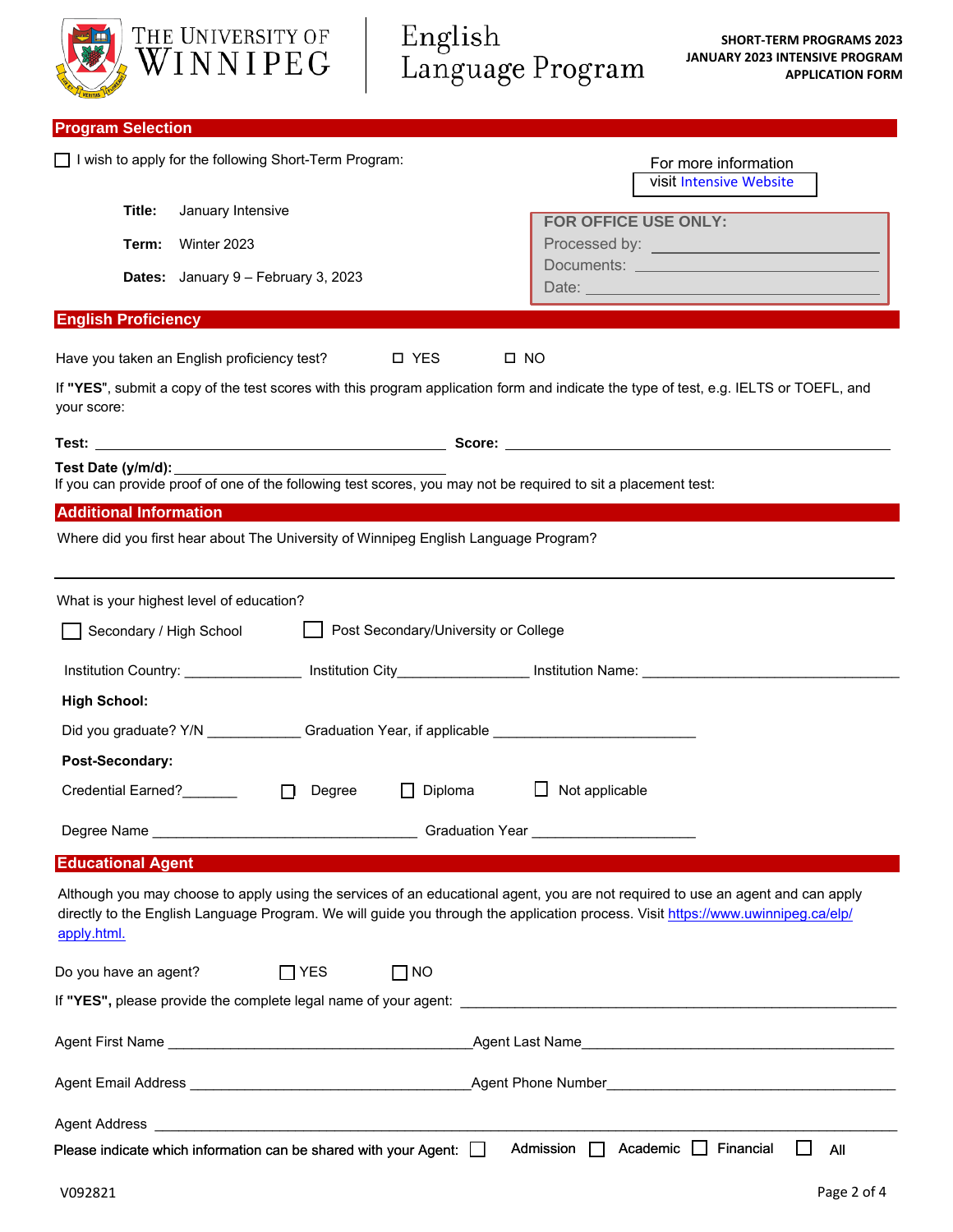

English Language Program

# **Program Costs**

The application fee and tuition deposit are due when you submit this program application form. .

| <b>Program Application Fee</b> | \$120 *required for first time applicants only                                                                                                                                                                                                                                                                                                                                                                                                                                                                                                                                          |  |  |
|--------------------------------|-----------------------------------------------------------------------------------------------------------------------------------------------------------------------------------------------------------------------------------------------------------------------------------------------------------------------------------------------------------------------------------------------------------------------------------------------------------------------------------------------------------------------------------------------------------------------------------------|--|--|
| <b>Tuition &amp; Deposit</b>   | \$1.950                                                                                                                                                                                                                                                                                                                                                                                                                                                                                                                                                                                 |  |  |
|                                | A tuition deposit of \$750 is due with the program application. The final remaining tuition fee payment is<br>due three weeks before the program start date. A \$100 late payment fee will apply after the deadline.                                                                                                                                                                                                                                                                                                                                                                    |  |  |
| <b>Health Insurance Fee</b>    | \$54.00                                                                                                                                                                                                                                                                                                                                                                                                                                                                                                                                                                                 |  |  |
|                                | Health coverage is required for all international students and a student insurance plan is provided with<br>Guard me. You must purchase health insurance through The University of Winnipeg. Health insurance must<br>be paid with all other program fees, three weeks before program start date. If you are in Canada outside of<br>the ELP health insurance coverage dates, you are responsible for your own health insurance coverage<br>purchase. For your convenience, you can go to Guard.me website at https://www.guard.me to purchase<br>additional health insurance coverage. |  |  |

#### **Payment Details**

All fees must be paid to The University of Winnipeg in Canadian funds. Enclosed payments with application:

**Application fee \$120** *\*required for first time applicants only*

**Tuition**

**Deposit \$750** *\*required with application*

*or* **In-full \$1,950** \**advance payment optional*

**Health Insurance fee \$54.00** \**advance payment optional*

| <b>FOR OFFICE USE ONLY:</b> |  |  |
|-----------------------------|--|--|
| Receipt #:                  |  |  |
| Receipt #:                  |  |  |

Receipt #:

**Please indicate the amount you want to pay: \$**

# **Payment Details Cont'd**

#### **Indicate payment type:**

#### **Credit Card**

Card type: □ VISA □ MasterCard

Card Number:

Expiry date:

Cardholder's name:

**Cheque/Money Order** *\*accepted from Canadian banks only* 

**Debit/Cash** *\*in-person only*

#### **International Payments via Flywire**

- You require a student number to pay via Flywire. Visit https://www.flywire.com/ to learn more information.
- Submit this application form without the required fees and request a student number.
- Use the student number we provide to make your payment at
- https://www.flywire.com/pay/uwinnipeg.
- Submit a copy of your Flywire transfer receipt to the ELP Registration Office.